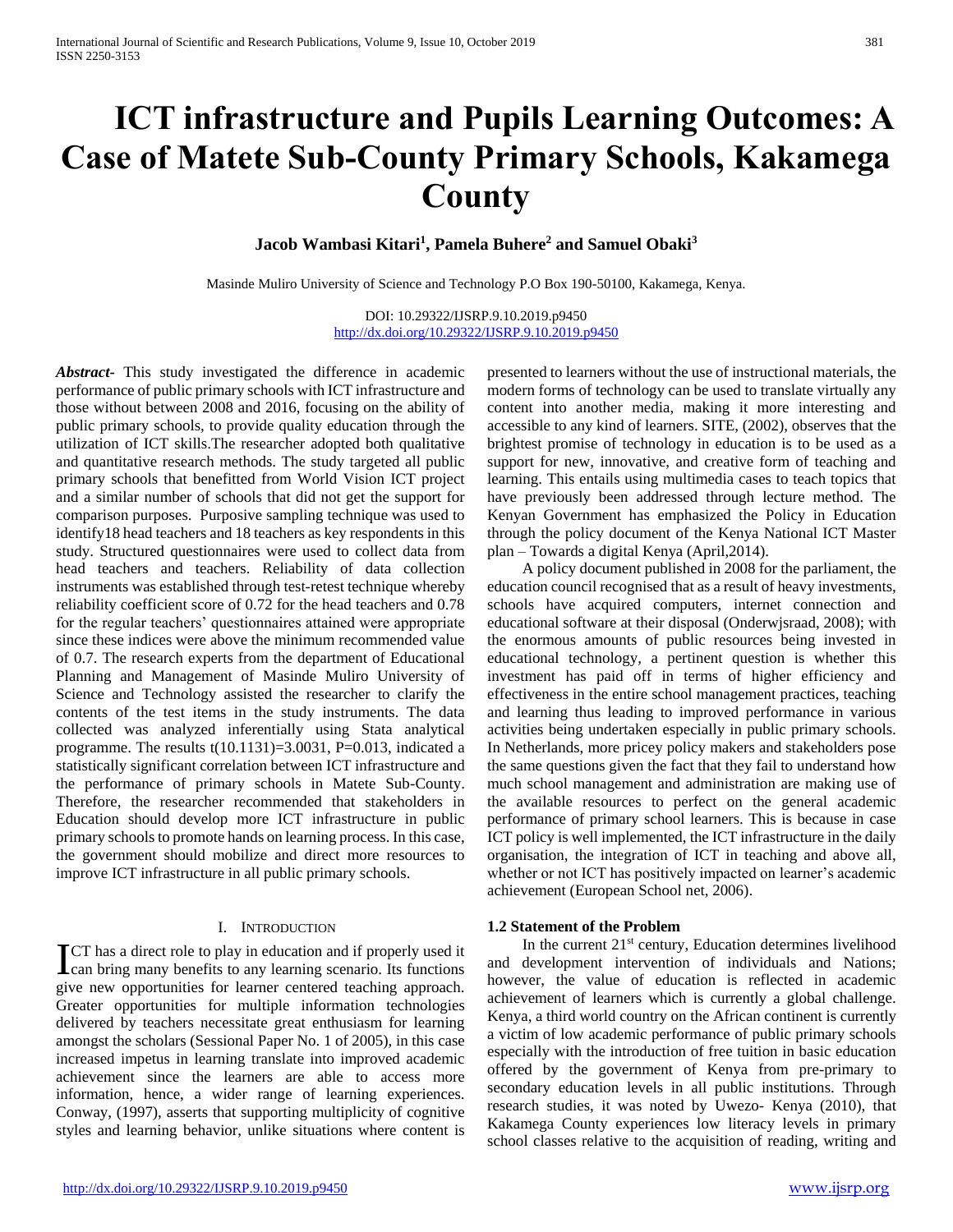arithmetic skills. Uwezo-Kenya tests were administered to assess literacy and numeracy levels among individual learners in kakamega County. The literacy test entailed letter sounds, reading a word, reading a paragraph and reading a short story. Numeracy tests involved number recognition, place value and performing basic operations of addition and subtraction. The findings revealed that less than one in three Grade 3 pupils passed any of the three tests. Specifically 29% of Grade 3 pupils passed the numeracy test, while 25% passed the literacy test. One in six or 16% pupils passed both the numeracy and literacy tests. Uwezo- Kenya (2010) further established that only 20% of 3-8 year old children were able to tackle basic or real life mathematical problems and those 2 out of 3 learners in standard two were unable to read.

 Many pupils in Kakamega County are not acquiring basic competencies as per the demands of primary school curriculum (Uwezo- Kenya, 2013). This could have been as a result of weaknesses in the management of the available instructional resources which the researcher believes should have built a stronger foundation for performance in upper classes. One of the global interventions intended to address the challenge of low academic performance in schools is through integration of ICT in educational curriculum. Effective implementation of ICT requires appropriate policy frameworks. In pursuit of this, the Kenya government developed an ICT Policy towards improvement of academic performance. In response to this, World Vision, an international humanitarian organization which partners with Kenya to improve educational performance in public learning institutions, developed an intervention strategy to boost the implementation of ICT policy framework in the teaching and learning processes amongst public primary schools in Kakamega County through the World Vision ICT Project (WV-ICT Project) as from the year 2008- 2016.

### II. METHODOLOGY

 This was a survey study conducted in public primary schools that benefited from the world vision ICT project and those that did not in Kakamega County. The target population of the study comprised of teachers and head teachers from the identified 36 public primary schools. Teachers were key informants in this study because they utilize ICT skills during lesson instruction and have the potential to evaluate the actual use of ICT knowledge and skills in the target primary schools.18 teachers trained by World Vision in ICT and18 head teachers provided relevant data.

The sample size comprised of 18 head teachers and 18 teachers from both the World Vision ICT project supported and the same number of non-World Vision ICT project primary schools in Matete sub-county

 Questionnaire was the main instrument designed and administered to the selected sample to collect the desired data. The collected data was collated; coded and analyzed using the basic/descriptive and non-parametric (inferential) statistics specifically Two tailed Independent sample t-test was used to compare school KCPE mean scores for the World Vision-ICT project and non World Vision-ICT project schools. Pearson's Moment Correlation Coefficient helped in determining the correlation between the Independent variables and the outcome variable within public primary schools in Matete Sub- County, Kakamega County.

#### III. STUDY FINDINGS

 The study was to establish the difference in academic performance of public primary schools with ICT infrastructure and those without. After subjecting collected data to the Pearson correlation coefficient statistical test with a significant level of 0.05, the outcome results are shown in Table 1.

| Variable |   | $z$ <sub>_s</sub> 2tm | t21a1    | t21a2        | t22a1    | t22a2        | t23a1    | t23a2    |
|----------|---|-----------------------|----------|--------------|----------|--------------|----------|----------|
| z s2tm   |   |                       |          |              |          |              |          |          |
| t21a1    | A | 0.150                 | 1        |              |          |              |          |          |
|          | B | 0.383                 |          |              |          |              |          |          |
| t21a2    | A | $-0.150$              | $-1.000$ | $\mathbf{1}$ |          |              |          |          |
|          | B | 0.383                 | 1.000    |              |          |              |          |          |
| t22a1    | A | $-0.066$              | $-0.060$ | 0.060        | 1        |              |          |          |
|          | B | 0.701                 | 0.729    | 0.729        |          |              |          |          |
| t22a2    | A | 0.066                 | 0.060    | $-0.060$     | $-1.000$ | $\mathbf{1}$ |          |          |
|          | B | 0.701                 | 0.729    | 0.729        | 0.000    |              |          |          |
| t23a1    | A | 0.018                 | 0.109    | $-0.109$     | 0.130    | $-0.130$     | 1        |          |
|          | B | 0.915                 | 0.529    | 0.529        | 0.451    | 0.451        |          |          |
| t23a2    | A | 0.319                 | 0.120    | $-0.120$     | 0.196    | $-0.196$     | $-0.454$ | 1        |
|          | B | 0.058                 | 0.488    | 0.488        | 0.251    | 0.251        | 0.005    |          |
| t23a3    | A | $-0.368$              | $-0.200$ | 0.200        | $-0.299$ | 0.299        | $-0.109$ | $-0.837$ |
|          | B | 0.027                 | 0.242    | 0.242        | 0.077    | 0.077        | 0.529    | 0.000    |
| t24a1    | A | $-0.208$              | $-0.076$ | 0.076        | 0.316    | $-0.316$     | 0.041    | 0.181    |
|          | B | 0.223                 | 0.661    | 0.661        | 0.060    | 0.060        | 0.812    | 0.292    |
| t24a2    | A | 0.208                 | 0.076    | $-0.076$     | $-0.316$ | 0.316        | $-0.041$ | $-0.181$ |
|          | B | 0.223                 | 0.661    | 0.661        | 0.060    | 0.060        | 0.812    | 0.292    |
| t26a1    | A | $-0.094$              | 0.181    | $-0.181$     | 0.263    | $-0.263$     | 0.070    | 0.124    |
|          | B | 0.587                 | 0.291    | 0.291        | 0.122    | 0.122        | 0.684    | 0.473    |
| t26a2    | a | 0.094                 | $-0.181$ | 0.181        | $-0.263$ | 0.263        | $-0.070$ | $-0.124$ |

**Table 1: Correlation Matrix Between the Outcome Variable (z\_s2tm), the Explanatory Variable (t23a3) and the Covariates for School Academic performance**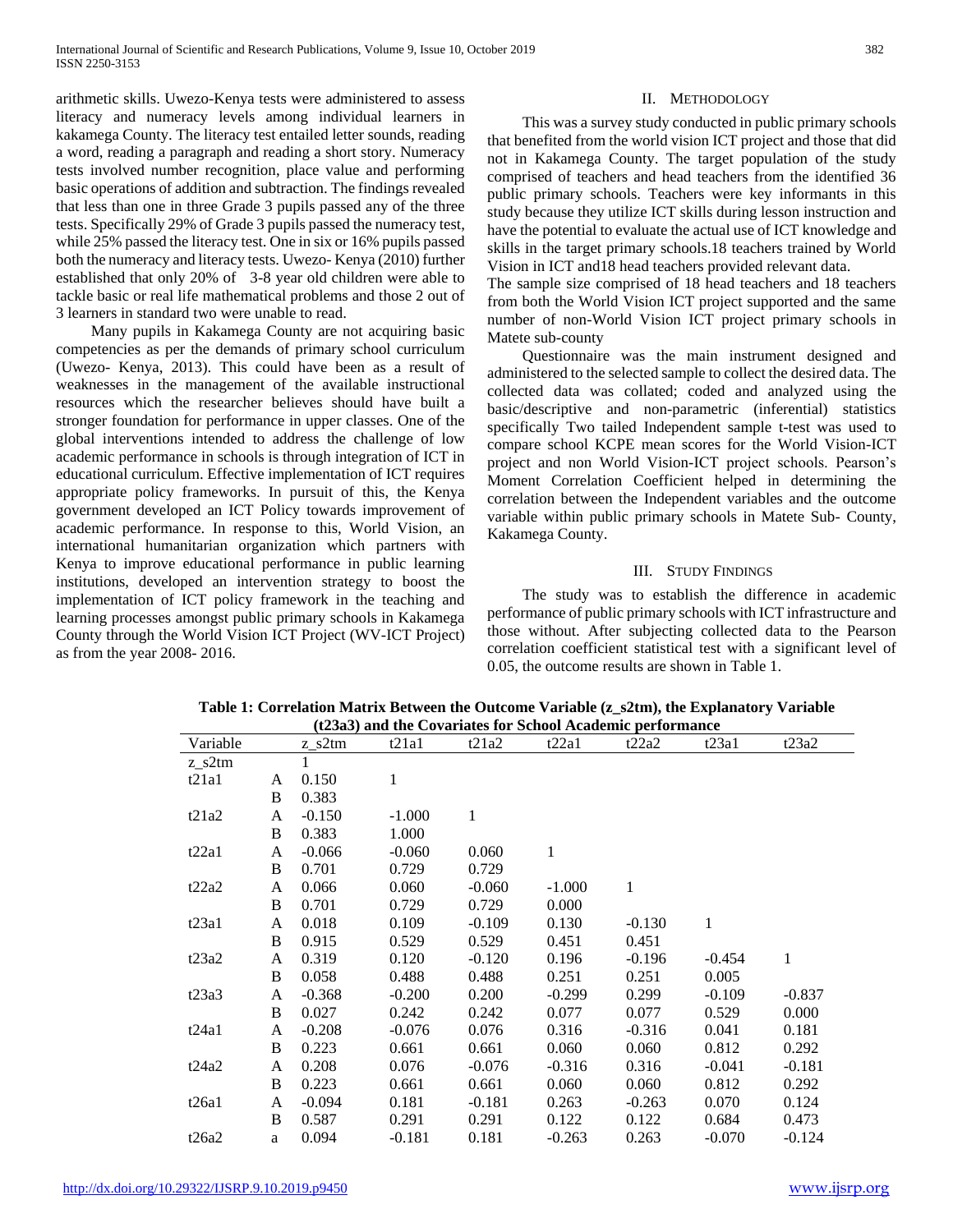|        | b            | 0.587    | 0.291    | 0.291    | 0.122    | 0.122    | 0.684    | 0.473    |
|--------|--------------|----------|----------|----------|----------|----------|----------|----------|
| t27a1  | a            | $-0.014$ | 0.135    | $-0.135$ | 0.161    | $-0.161$ | $-0.073$ | 0.161    |
|        | b            | 0.937    | 0.433    | 0.433    | 0.348    | 0.348    | 0.672    | 0.348    |
| t27a2  | a            | 0.014    | $-0.135$ | 0.135    | $-0.161$ | 0.161    | 0.073    | $-0.161$ |
|        | b            | 0.937    | 0.433    | 0.433    | 0.348    | 0.348    | 0.672    | 0.348    |
| t28a1  | a            | $-0.282$ | $-0.086$ | 0.086    | 0.154    | $-0.154$ | $-0.140$ | 0.000    |
|        | b            | 0.096    | 0.618    | 0.618    | 0.369    | 0.369    | 0.415    | 1.000    |
| t28a2  | a            | 0.282    | 0.086    | $-0.086$ | $-0.154$ | 0.154    | 0.140    | 0.000    |
|        | b            | 0.096    | 0.618    | 0.618    | 0.369    | 0.369    | 0.415    | 1.000    |
| t29a1  | a            | $-0.226$ | 0.200    | $-0.200$ | 0.060    | $-0.060$ | $-0.109$ | 0.060    |
|        | b            | 0.186    | 0.242    | 0.242    | 0.729    | 0.729    | 0.529    | 0.729    |
| t29a2  | a            | 0.226    | $-0.200$ | 0.200    | $-0.060$ | 0.060    | 0.109    | $-0.060$ |
|        | b            | 0.186    | 0.242    | 0.242    | 0.729    | 0.729    | 0.529    | 0.729    |
| t210a1 | a            | $-0.281$ | $-0.129$ | 0.129    | 0.124    | $-0.124$ | 0.070    | $-0.155$ |
|        | b            | 0.097    | 0.452    | 0.452    | 0.473    | 0.473    | 0.684    | 0.368    |
| t210a2 | a            | 0.281    | 0.129    | $-0.129$ | $-0.124$ | 0.124    | $-0.070$ | 0.155    |
|        | b            | 0.097    | 0.452    | 0.452    | 0.473    | 0.473    | 0.684    | 0.368    |
| t211a1 | $\mathbf{a}$ | $-0.070$ | 0.109    | $-0.109$ | 0.130    | $-0.130$ | $-0.059$ | 0.130    |
|        | b            | 0.686    | 0.529    | 0.529    | 0.451    | 0.451    | 0.733    | 0.451    |
| t211a2 | a            | $-0.206$ | 0.086    | $-0.086$ | 0.154    | $-0.154$ | $-0.140$ | 0.000    |
|        | b            | 0.228    | 0.618    | 0.618    | 0.369    | 0.369    | 0.415    | 1.000    |
| t211a3 | a            | 0.228    | $-0.135$ | 0.135    | $-0.210$ | 0.210    | 0.161    | $-0.065$ |
|        | b            | 0.181    | 0.433    | 0.433    | 0.220    | 0.220    | 0.349    | 0.709    |

Note: a=Pearson correlation coefficient; b=p-values ( $\alpha$ =0.05); Pair-wise correlation:  $\leq 0.35$  = Weak correlation; 0.36-0.67 = Moderate correlation; 0.68-0.89=Strong correlation;  $\geq 0.90$  = Very strong correlation; Adapted from "Interpretation of correlation coefficient, " by R. Taylor, 1990, Journal of Diagnostic Medical Sonography, 6(1), p. 37 **Source: Stata Output,2019**

 The test results shown in Table 1 indicated that the outcome variable was not significantly different. The output (*p*=0.2033) indicates that there is no statistically significant difference in academic performance of public primary schools with ICT infrastructure and those without. These findings contradict the results of the study by Harrison *et al* (2004) who identified statistically significant findings positively associating higher levels of ICT use with school performance at each stage and in English, Mathematics, Science, Modern foreign languages and design technology. An association between high ICT use and higher pupil attainment in primary schools was also reported in an earlier teacher training agency study by Moseley *et al* (1999. p82) though the interpretation by researchers was that more effective teachers, tended to use more innovative approaches or chose to use ICT resources that they had more appropriately, rather than that the technology itself was the cause of the differences in pupil's performance. The connection between technology and learning is fairly consistent and other studies have indicated a stronger association. The ICT test bed evaluation identified a link between high levels of ICT use and improved school performance whereby the rate of improvement was faster in ICT Test Bed local Authorities than in equivalent comparator local Authorities in KS2 English (Somekh *et al* 2007). The causal link could be the reverse, with high performing schools more likely to have better equipment or more prepared to invest in technology.

 However, in this study the results revealed that WV-ICT schools have a higher mean of .2149262 compared with a lower mean of -.2149262 for non WV-ICT schools. These means are not statistically different from each other,  $p=0.2033$ . In other words,

the difference of -.4298523 between the means are not statistically different. Given the fact that ICT infrastructure is key in educational processes and this is because Studies conducted by Kulik and Kulik (1991) analysed results from respondents on the question as to whether ICT usage results to better educational outcomes amongst learners of all age levels. It is noted that computer based instruction usually impacts the pupils outcomes positively with computer based teaching raising pupils' examination scores significantly. Moreover, it helps pupils in acquiring a more in depth understanding of subject material, challenge pupils' thinking and understanding and improves their problem solving skills.

 Cox *et al* (2003) found evidence of a statistically significant and positive impact of ICT on pupil attainment in a lot of academic subjects. The evidence of a positive effect of ICT on the pupils' attainments appeared to be particularly robust in core subjects in the curriculum for instance Mathematics, Science and languages.

 Furthermore, a study by Becta (2007) realised mixed results and concluded that there is no tangible evidence on the effectiveness of ICT in academic achievement. These findings contradicts to Cheung and Slavin (2013) who noted that ICT applications produce modest but positive impacts on mathematical achievements in comparison to traditional instructional methods.

 These mixed reactions on the findings in relation to the variations in the KCPE performance of public primary schools with ICT- infrastructure and those without, prompted the researcher to conduct analysis of the dummy responses to establish more facts with regard to the effect of ICT infrastructure use on the performance of public primary schools in Kakamega County.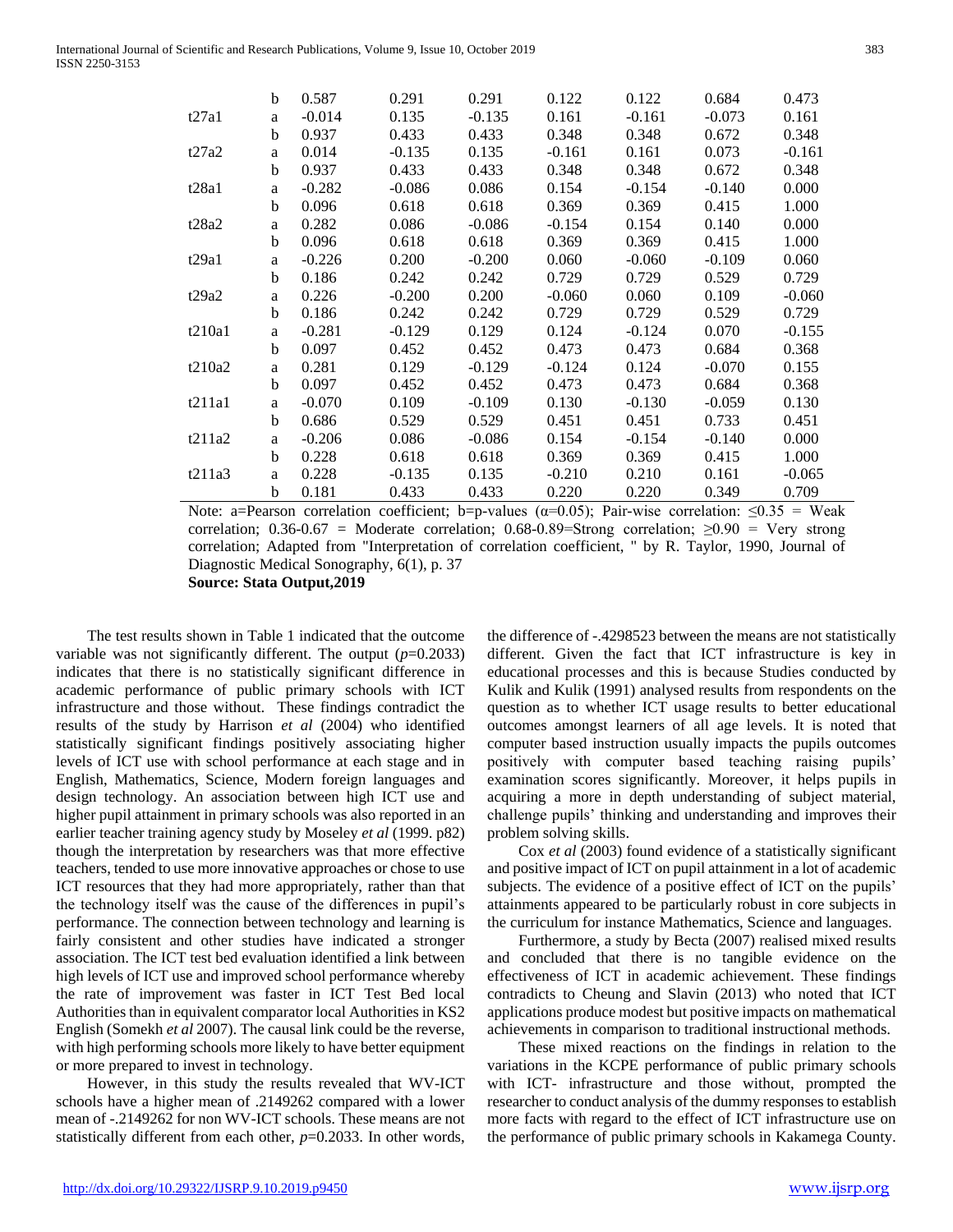In this case the researcher ran a multiple linear regression coefficient model and the results are shown in Table 2:

| Table 2: Multiple Linear Regression Coefficients of the Effect of World Vision ICT Infrastructure on |
|------------------------------------------------------------------------------------------------------|
| School KCPE Mean Scores (z s2tm)                                                                     |

| Variable                   | Variable label                                                   | Model $1 (z_s2tm)$ |                |          | Model $2(z$ <sub>S</sub> $2tm)$ |       |          | Model $3(z_s2tm)$ |  |
|----------------------------|------------------------------------------------------------------|--------------------|----------------|----------|---------------------------------|-------|----------|-------------------|--|
|                            |                                                                  | U.Coef             | $\overline{p}$ | B        | $U.C$ oef $P$                   |       | B        | U.Coef            |  |
|                            |                                                                  |                    |                |          |                                 |       |          |                   |  |
| t23a3                      | Strongly agree: Creating & using Microsoft<br>offices in schools | $-0.972$           | $\overline{0}$ | $-0.368$ | $-1.201$                        | 0.001 | $-0.454$ | $-1.528$          |  |
| $\lfloor$ Is16 $\lfloor$ 1 | School is WV-ICT covered                                         |                    |                |          | 1.198                           | 0.004 | 0.608    | 1.570             |  |
| $It11_1$                   | Male teacher                                                     |                    |                |          |                                 |       |          | 0.467             |  |
| $It12_2$                   | Teacher education: Diploma                                       |                    |                |          |                                 |       |          | $-0.083$          |  |
| $It12_3$                   | Teacher education: B.Ed degree                                   |                    |                |          |                                 |       |          | $-0.699$          |  |
| $It14_1$                   | Deputy H/Teacher                                                 |                    |                |          |                                 |       |          | $-0.326$          |  |
| $It15_3$                   | Teacher's working exp in Kkg county: 6-10 yrs                    |                    |                |          |                                 |       |          | $-0.504$          |  |
| $It15_4$                   | Teacher's working exp in Kkg county: 11-55 yrs                   |                    |                |          |                                 |       |          | $-0.106$          |  |
| $It15\_5$                  | Teacher's working exp in Kkg county: 16-20 yrs                   |                    |                |          |                                 |       |          | 0.324             |  |
| $It15_6$                   | Teacher's working $\exp$ in Kkg county: $>20$ yrs                |                    |                |          |                                 |       |          | $-0.192$          |  |
| Constant                   |                                                                  | 0.162              | 0.004          | n/a      | $-0.733$                        | 0.027 | n/a      | $-0.996$          |  |
| $\mathbf N$                |                                                                  | 36                 |                |          | 36                              |       |          | 36                |  |
| $R^2$                      |                                                                  | 0.1351             |                |          | 0.3316                          |       |          | 0.4886            |  |
|                            | Root Mean Squared Error (RMSE)                                   | 0.9436             |                |          | 0.8550                          |       |          | 0.8636            |  |

*Note.* U.Coef=Unstandardized Coefficient; RMSE=Standard deviation of the regression model (the closer to zero better the fit) **Source: Stata output, 2019**

 The results shown in table 2 were presented using three sequential regression models. In Model-1, teachers who strongly agree that creating and using Microsoft office (t23a3) improves academic performance have a negative effect on their schools mean score by up to -0.97 standard deviation below the mean (*p*= 0.004). This result implies that Microsoft office impacts positively on the schools' mean scores. The implication of these findings explain up to 13.51% of the variations between variables which included the correlation of creating and using Microsoft office and the school KCPE mean scores. The results conform to the findings by Becta (2001) who asserts that educational institutions use intranets to perfect their management and organisation of teaching and learning processes. This entails potential application of ICT in reporting of the development of pupils in tests and assignments and monitoring pupils' performance and also sharing of information among the teaching staff members.

 Model-2 controlled for the school feeding programme and the effect of t23a3 was still significant (p=0.001). These results meant that 33.16% of the respondents affirm that creating and using Microsoft office improves the schools' performance. In the final model, after controlling for school and teacher variables the effect of t23a3 on school mean scores remained significant (*p*<.001) at 95% confidence level. These findings explain 48.86% of the variations among the covariates in this study. In summary, the use of ICT infrastructure positively correlates with improved school performance. This is in line with the findings of Pilkington (2005) and the study by Price Waterhouse Cooper (2004) who approved the fact that ICT enhances improved administrative and teaching processes among the educational personnel. In both studies, the findings suggested that ICT applications help to address workload issues within educational institutions. This is achieved through improved communication with learners, parents and other relevant stakeholders within the local community**.**

## **Two Tailed Independent t-test Comparing school KCPE Mean Scores Between the Dummy Responses**

When the research data were further subjected to a two tailed independent t-test comparing school KCPE mean scores between dummy responses, the results shown in Table 3 were realized.

| Table 3: Two-tailed independent t-test comparing school KCPE Mean Scores (z s2tm) for Dummy t23a3. |      |         |           |           |         |  |  |  |
|----------------------------------------------------------------------------------------------------|------|---------|-----------|-----------|---------|--|--|--|
| Group                                                                                              | Obs. | Mean    | Std. Err. | Std. Dev. | 195%    |  |  |  |
|                                                                                                    |      |         |           |           | CH      |  |  |  |
| $0 =$ Otherwise                                                                                    | 30   | 0.16    | 0.18      | 0.98      | $-0.21$ |  |  |  |
| 1=Strongly Agree                                                                                   |      | $-0.81$ | 0.27      | 0.66      | $-1.50$ |  |  |  |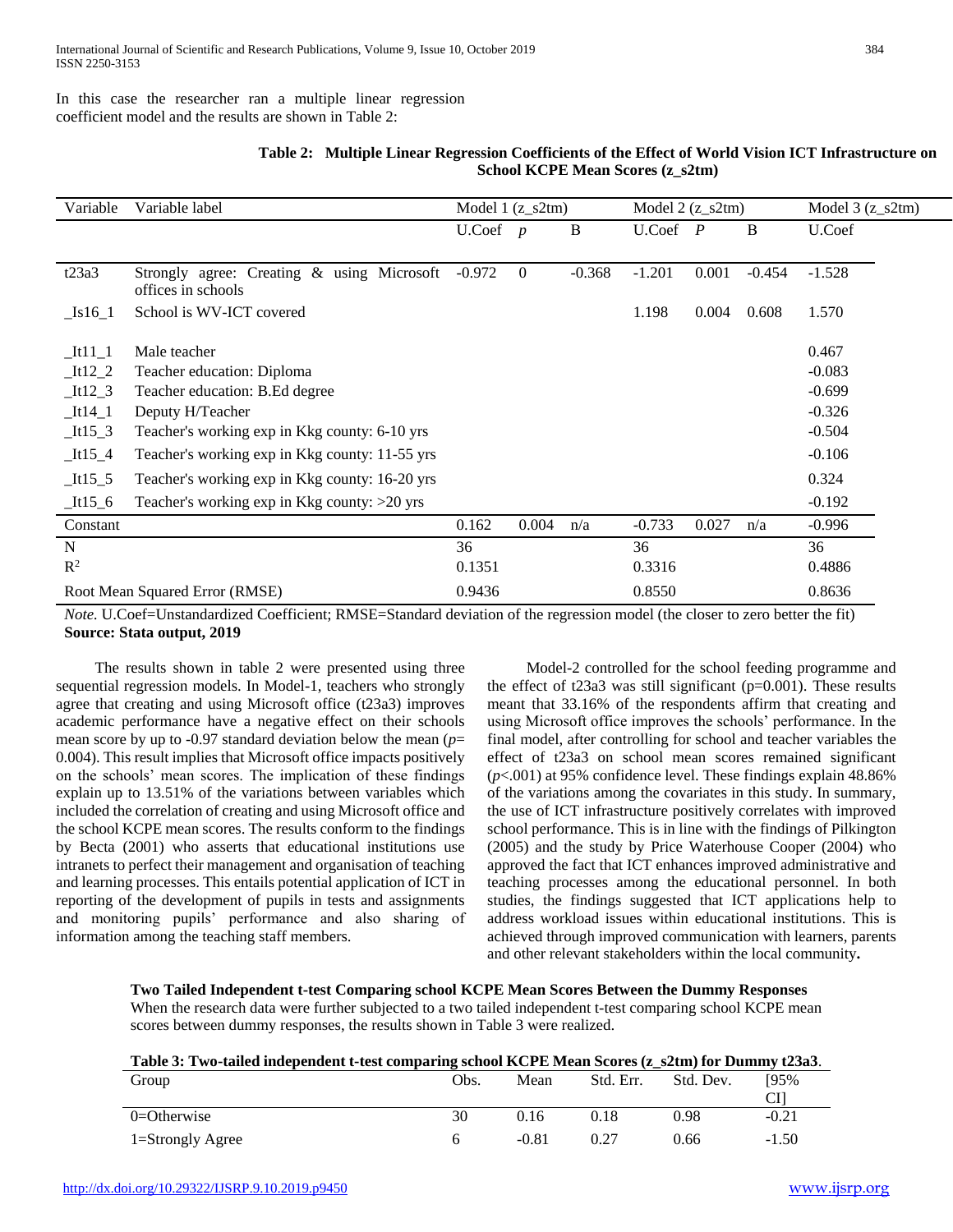| Combined                           | 36    | $0.00\,$ | 0.17 | .00. | $-0.34$ |
|------------------------------------|-------|----------|------|------|---------|
| Difference                         |       | 0.97     | 0.32 |      | 0.25    |
| Cohen's d (measure of effect size) | .0307 |          |      |      | 0.114   |

*Note.* Obs.=Observations; Std. Err=Standard Error; Std. Dev.=Standard Deviation; CI=Confidence Interval; t23a3: 0=Otherwise; 1=Strongly agree that creating & using Microsoft offices in schools improves KCPE mean scores; *n*=36; α=.05;

t (10.1131) = 3.0062,  $p=0.0130$ **Source: Stata output, 2019**

 When a two tailed independent t-test was conducted to compare school KCPE mean scores for dummy t23a3, the results indicated in Table 3, t(10.1131)= 3.0062,*p*=0.0130, were realized. The effect size based on Cohen's d: 1.0307, were statistically insignificant. The correlation coefficient indicated that there is insignificant correlation between the KCPE mean scores for non WV-ICT and WV-ICT schools. When interpreting the effect of an intervention the Cohen's d- effect size such as (0.2) is small,(0.5) medium and (0.8) is large were used. Cohen's d is an appropriate effect size used to indicate the standardized difference between two means (Cohen, 2003). In this study, it was used to determine the difference between mean scores for the dummy responses from the results of a two tailed independent t-test. The sign of Cohen's d depends on which sample means is labeled 0 and 1. If M0 is bigger than M1, the effect size will be positive and if the second mean is larger, the effect size will be negative (Hungi & Thuku, 2010; Ejakait et al, 2016a; 2016b).

 For the case of this research study, the results were large (Cohen's d: 1.0307). Therefore the difference between KCPE mean scores of public primary schools with World Vision ICT Project and those without were statistically significant. These findings are in tandem with the results of the study by UNESCO (2014) found the effects of computer assisted instruction programme that is developed to remediate specified mathematical skills amongst learners with special needs. They found that the computer assisted instruction programme may be an effective tool for helping pupils with learning disabilities, mastering specific concepts easily. The same findings were recorded from the study by Serin (2011), Furkan and Kutluca (2012 and Garcia and Pacheco (2013), which confirmed the effectiveness of ICT in promoting pupils' attainment in mathematics and science subject areas, hence, improved school performance.

## IV. SUMMARY

 On testing the research hypothesis that 'there is no statistically significant difference in academic performance of public primary schools with ICT infrastructure and those without,' Pearson Product-Moment correlation coefficient was conducted to establish the difference in academic performance in public primary schools with ICT infrastructure and those without. A two tailed independent t-test was conducted to compare public primary schools KCPE mean scores between dummy responses. The t-test results t  $(10.1131) = 3.0062$ ,  $P = 0.013$  indicated that there was a statistically significant correlation between ICT infrastructure and improved performance in KCPE mean scores. Therefore, the researcher rejected the null hypothesis and concluded that ICT

infrastructure improved KCPE performance of public primary schools between the year 2008 and 2016 in Kakamega County.

## V. CONCLUSION

 From the findings of the study, the researcher drew the following conclusion: a two tailed independent t-test was conducted to compare KCPE mean scores between dummy responses. The results indicated  $t(10.1131)=3.0031$ ,  $p=0.013$ . These findings showed that there was a statistically significant correlation between ICT infrastructure and KCPE performance of public primary schools in Kakamega County.

### VI. RECOMMENDATION

 The following recommendation was derived from the findings and discussions of the study. The findings on establishment of the difference in academic performance of public primary schools with ICT infrastructure and those without indicated t(10.1131)=3.0031, *p*=0.013.These results were statistically significant. This meant that there was a correlation between ICT infrastructure and improved KCPE performance in Kakamega County. Therefore, basing on the findings, the researcher recommended that stakeholders in Education should develop more ICT infrastructure in public primary schools to promote hands on learning process. In this case, the government through the Ministry of Education should mobilize and direct more resources to improve ICT infrastructure in all public primary schools. The infrastructure should include provision of both soft and hard wares, search engines and digital divide among others.

#### **REFERENCES**

- [1] Becta (2007). Emerging Technologies for learning; Vol. 2, 2007. London: Becta
- [2] Becta (2008). Harnessing technology: Schools survey 2008, Retrieved October 20, 2011 from http://www.becta.org.uk/research
- [3] Conway, P. (2005). "Laptops initiative for students with Dyslexia or other reading/writing difficulties: evaluation report of Early implementation, Dec. 2006 to Sept. 2003; Dublin: NCTE
- [4] Cox, J.M., Webb M., Abboth C., Blakeley, B., Beauchamp, T. & Rhodes, V. (2003). A review of the research literature relating to ICT and attainment. Coventry: British Educational communications and Technology Agency
- [5] Cohen,J.; Cohen P.; West, S. G.; Aiken,L. S. (2003). Applied Multiple Regression/Correlation Analysis for the Behavioral Sciences (3rd ed.), New Jersey: Lawrence Erlbaum Associates, ISBN 978-0-8058-2223-6, retrieved 10 July 2010
- [6] Ejakait, E.,Olel, M., Othuon, L., &Khasenye, O. (2016). A hierarchical Modelling of Teacher Effects on Academic Achievement in the Kenya